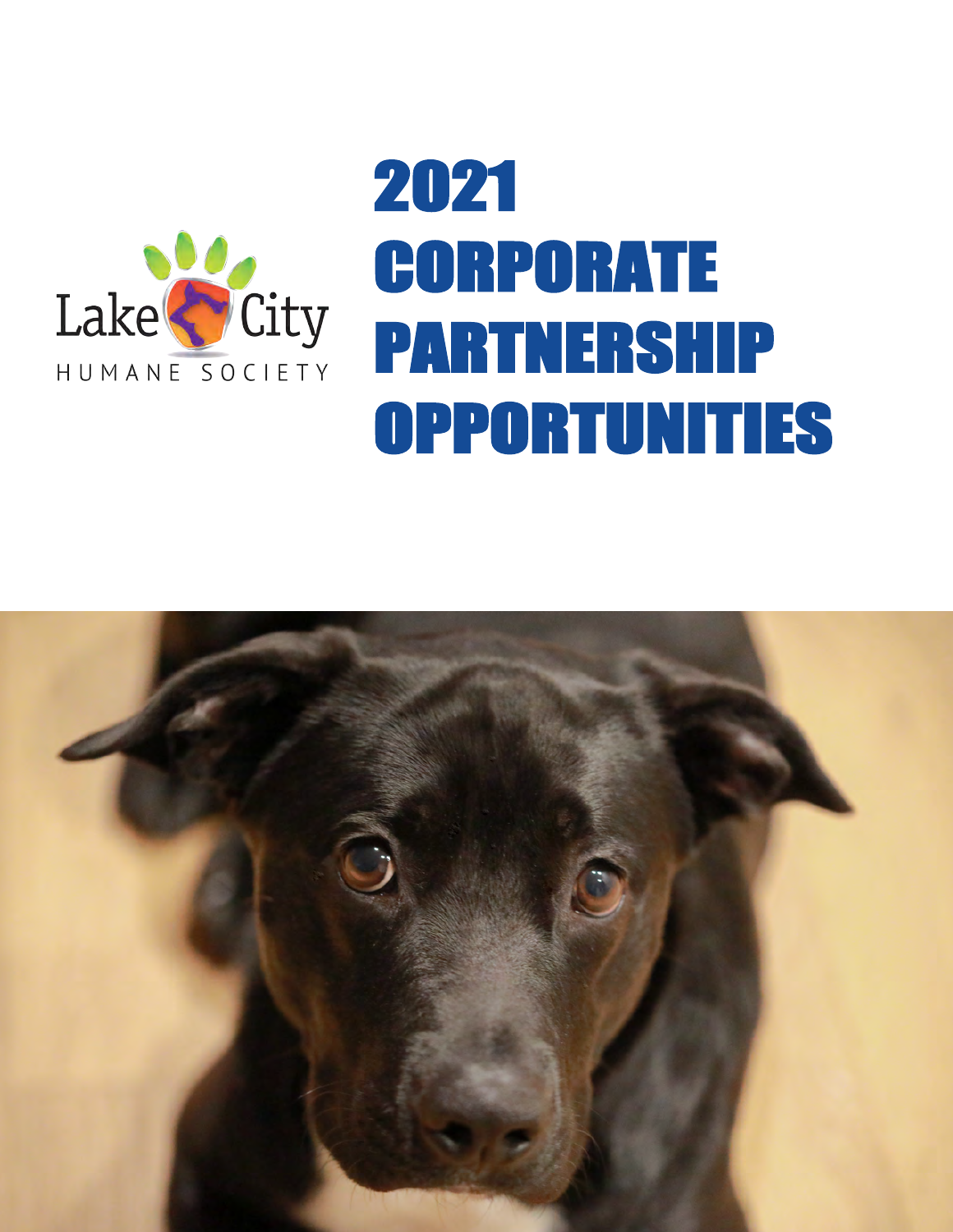# PARTNERSHIP OPPORTUNITIES

## **About Lake City Humane Society**

Lake City Humane Society is made up of dedicated staff who will always try to go above and beyond their call of duty to ensure the best care for the animals. Along with a constant fellowship of volunteers and help from the community, the Lake City Humane Society has been able to care for over 5,000 animals each year. Lake City Humane Society has spent many years making connections with local and far off rescues to help the animals who are in the most need.

Lake City Humane Society is primarily funded through generous donors and a government contract with Lake City and Columbia County. As Columbia County's only animal shelter, Lake City Humane Society plays an essential role in our community.

## **Our Services**

- Shelter for all the unwanted, abused, lost, or stray animals in Columbia County.
- Placement of animals into humane environments.
- Lost and found services to reunite pets with their owners.
- Public protection by quarantining and euthanizing sick or dangerous animals.
- A loving, humane, respectful, and peaceful stay for all animals in our care.
- Low income vaccination, spay/neuter clinic.
- Grant based spay/neuter for low income/poverty stricken families



#### *Coming Soon:* **Expansion of low income clinic services through the James Montgomery Animal Wellness Center**

# **Fast Facts about Lake City Humane Society**

- We do not have time limits or space constraints on our animals. Each animal is evaluated for behavior and health. We have 100 % placement of adoptable animals.
- We are Columbia County's **only** animal shelter.
- Columbia County provides approximately 50% of our funding. The rest of our funding is from individual donors, corporate sponsorships, events, grants, fees for service, and endowments. We feed, house, vaccinate, microchip, and provide medical care for more than 5,000 pets that enter our shelter each year.
- All our animals are spayed/neutered, up to date on vaccines, and microchipped before they leave our shelter.

## **In The Community**

- Over 824 Instagram followers and growing.
- Over 10,000 Facebook followers and growing.
- WCJB news coverage.
- Lake City Reporter newspaper coverage.
- Over 3,000 adoption folders are created annually for our animals who find their forever homes.

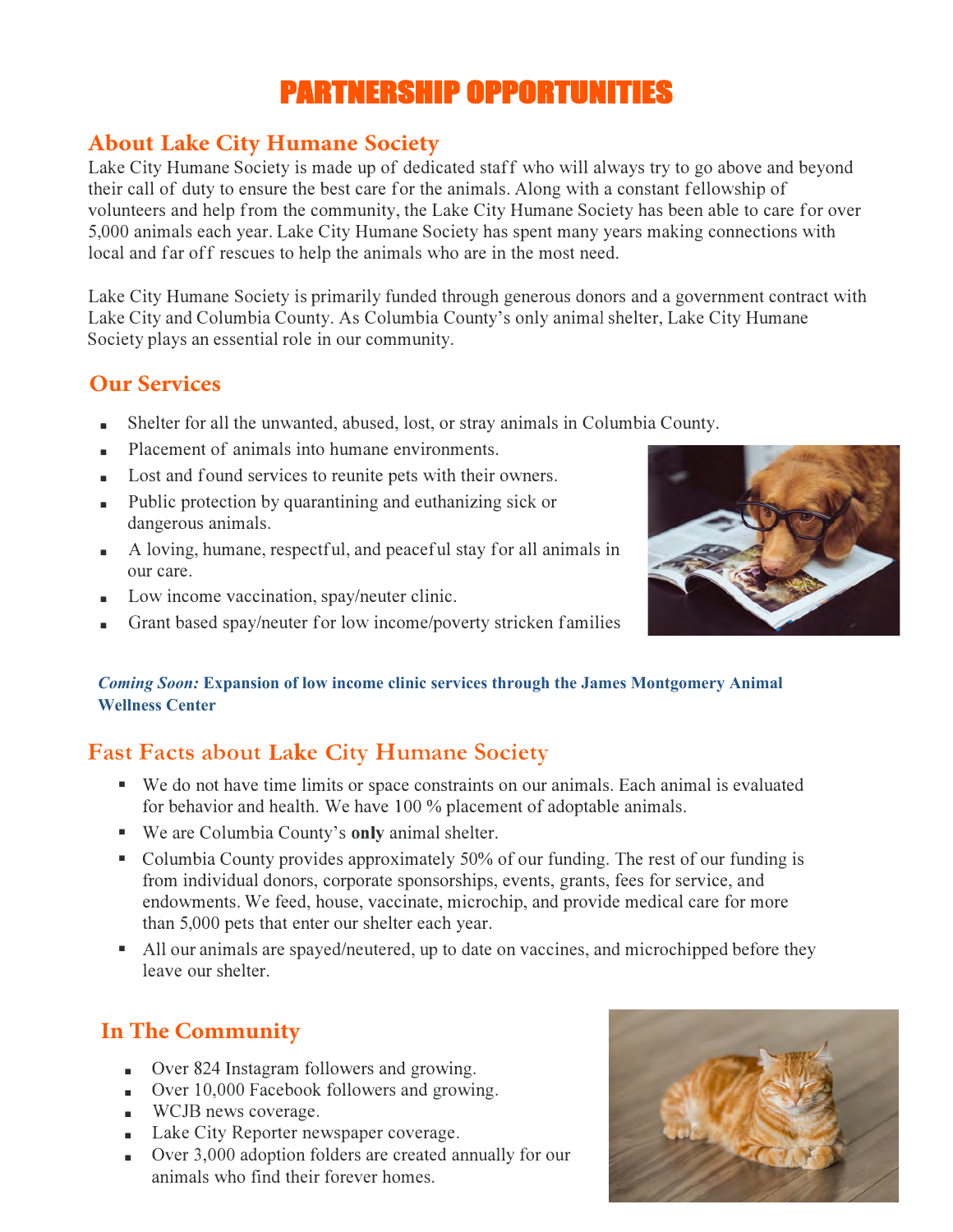

# **Our Animals by the Numbers in 2019 (January - December)**

During the first eight months of 2019, Lake City Humane Society took in over 2,000 cats, dogs, rabbits, and other small pets. Sixty % of the animals we accepted are stray animals in Columbia County; 20% are surrenders from owners who are unable to care for their pets anymore the remaining 20% are transfers from other shelters. During this period, we returned 207 animals to their homes.

# **Why Partner with Lake City Humane Society?**

Serving as Columbia County's only animal shelter, Lake City Humane Society plays a vital role in our community as a leader in animal welfare and a community resource for nurturing the animal and human bond. Our shelter is growing not only in space, but also as an influencer in our community. We invite your company to join us.



## **Benefits** of a Partnership with Lake City Humane Society



A corporate partnership with Lake City Humane Society provides companies big and small the ability to connect to members of our community that they otherwise may not reach. Corporations benefit by partnering with an established non-profit which has a seemingly simple mission - assist the at-risk companion animals in Columbia County through sheltering, adoption, sterilization and community outreach and education. Research shows consumers are likely to consider a company's engagement in supporting social issues when they make their purchasing decisions.

As a partner, LCHS can help your corporation gain more visibility in our community, offer great cause-related advertising opportunities, enhance your corporation's image, and give you and your staff VIP status at LCHS events.

Corporate support, both financial and through pro bono services and materials, is key to our ability to save more lives without significantly impacting our expenses. We are more than happy to work with sponsors to design a customized, targeted sponsorship package with your business objectives in mind.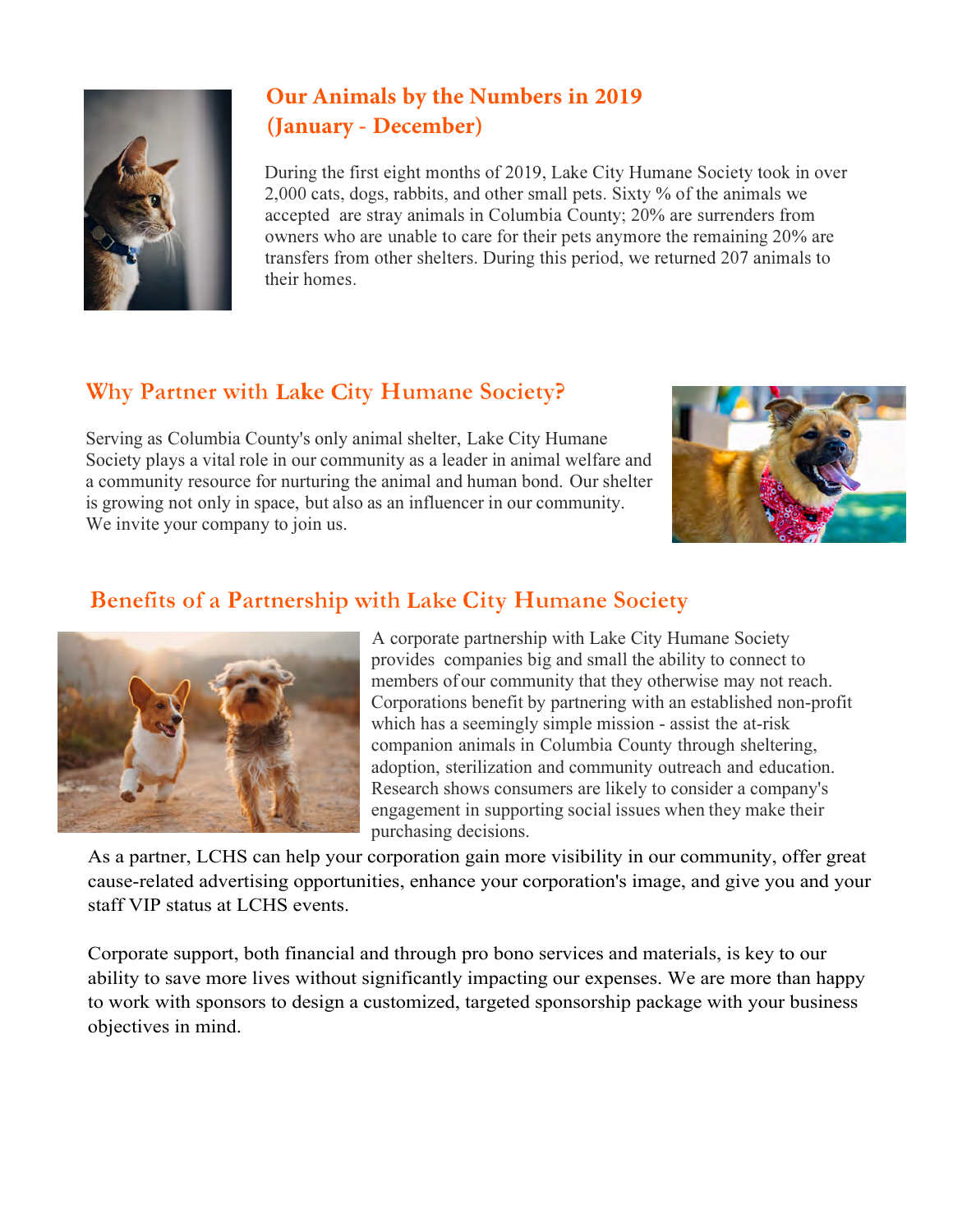# **LCHS Corporate Sponsorship Packages - a la carte**



There are several options for corporate sponsorship packages. We offer both specific one-time opportunities as well as multi- level opportunities to partner with us all year long. Sponsorships are tailored to the business objectives of the sponsor.

## **Work Place Giving**

Many businesses, corporations, and government agencies have workplace campaigns through which an employee may contribute to the charity of their choice. Invite LCHS to come talk to your employees about the important work that we do in the community and how they can be involved. This visit can include bringing furry friends along for a little pet therapy!

#### **\$5Per Month= Feeds one companion pet for a day \$15 Per Month = Provides Microchipping for one animal**

## �**latching Gift**

Matching gift programs allow employees to give a financial donation to their favorite non-profit, like Lake City Humane Society, which your organization matches with a like or greater gift. Make sure your employees know about this amazing benefit the community's homeless animals

#### **Sponsor An Adoption, \$145 monthly for 12 months**

Our average length of stay for cats and dogs is 24.3 days. In some rare cases a cat or dog can spend a significantly longer period of time at our shelter if they need to work on their manners, require special medical treatments before they are made available for adoption or are part of an active investigation. The animals often through no fault of their own may not catch the eye of potential adopters. Providing adopters with an incentive to adopt these animals will give them a better chance of finding their furever home.

## **Clear Out The Shelter Day, \$3,500**

An adoption day can be sponsored either at LCHS or at your business. This would include covering some or all of the adoption fees. Typically, these are hosted annually and we look forward to expanding to semi-annually in 2021.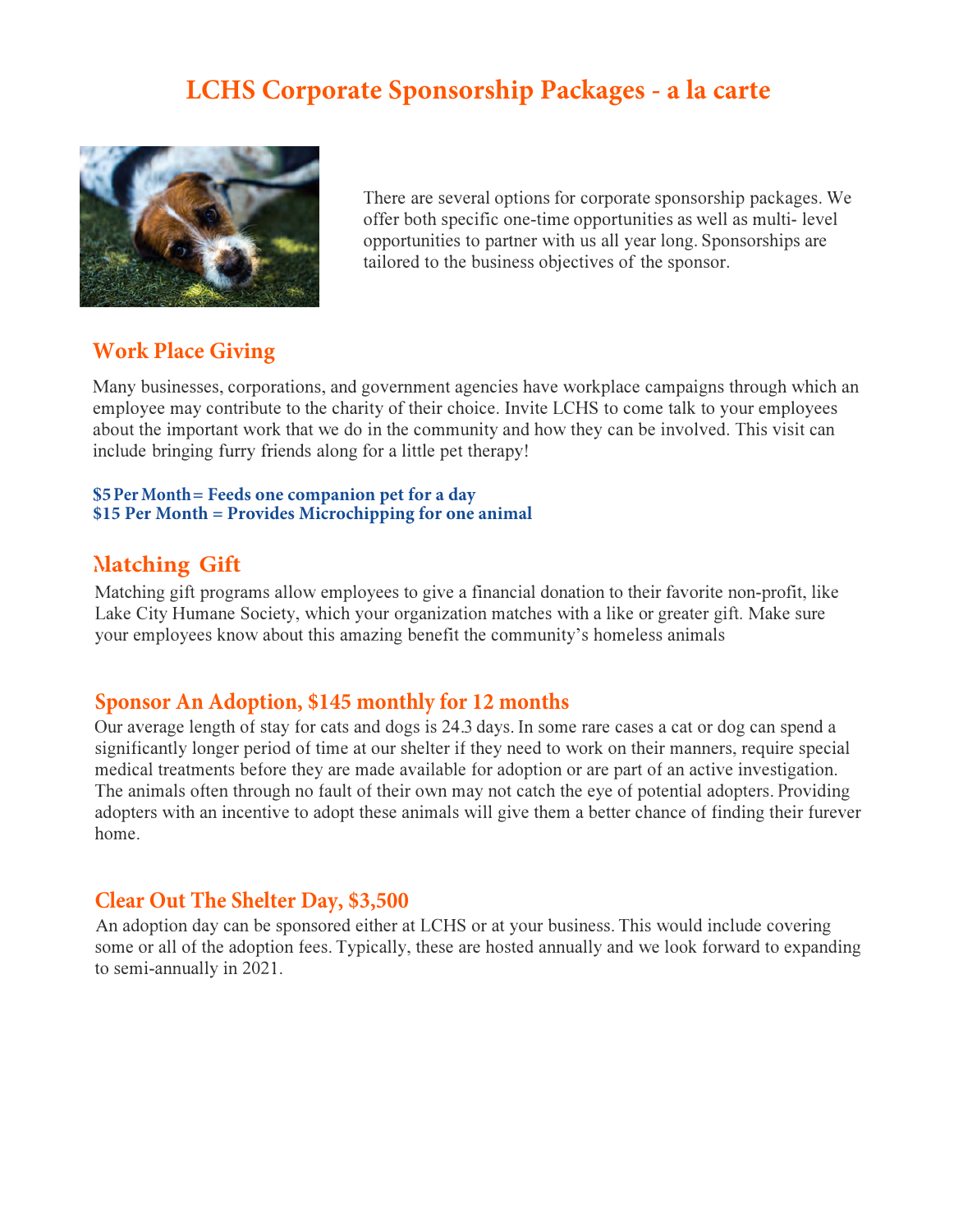## **Fundraising Events**

#### **MyShelter Events**

Lake City Humane Society is thrilled to announce the development of the MyCommunity Events fundraising program. Any company or individual who wishes to host an event on behalf of LCSH is encouraged to contact us today!

### **Our Events**

LCHS hosts one fundraising event per quarter. Contact us today to discuss opportunities. All proceeds from these events support the animals at Lake City Humane Society.

## **James Montgomery Animal Wellness Center**

## **Brick Sponsorship, \$100 per brick**

The building that will house Lake City Humane Society is named the James Montgomery Animal Wellness Center. LCHS is thrilled to welcome construction in Fall 2020 and expect completion by 2020 year end. This building will house the Allison Family Clinic with services including sterilization and low cost vaccinations as well as the new adoption center.

Just outside of the James Montgomery Animal Wellness Center there will be a brick lined, walkthrough garden. Sponsoring a brick in honor/memory of a loved one or pet are available now. Bricks are available in one size; 4X8. The 4X8 pavers can fit up to 2 lines of text and 13 characters on each line for a \$100 donation.

#### **Sponsor a Kennel or Cattery - \$5,000; \$3,000**

Our kennels host over 5,000 animals annually and are constantly full. They require daily maintenance to provide a safe, clean, and comfortable area for animals waiting for adoption. Kennel sponsorships allow us the ability to care for homeless pets by supporting the upkeep of their housing facilities.

As a kennel sponsor you will receive the following benefits:

- A plaque displaying your name or logo on the kennel or room you sponsored.
- A photo and story of an animal your sponsorship has helped save.
- A shareable image for social media so that your customers, employees, and community members will know the impact that you are making in Columbia County.

## **N**aming **R**ights, Adoption Center, \$25,000

The James Montgomery Animal Wellness Center will house an expanded adoption center and YOUR company could be the name of our new center. With thousands of companion pets and new owners coming through our adoption center each year, the opportunity for name recognition is vast.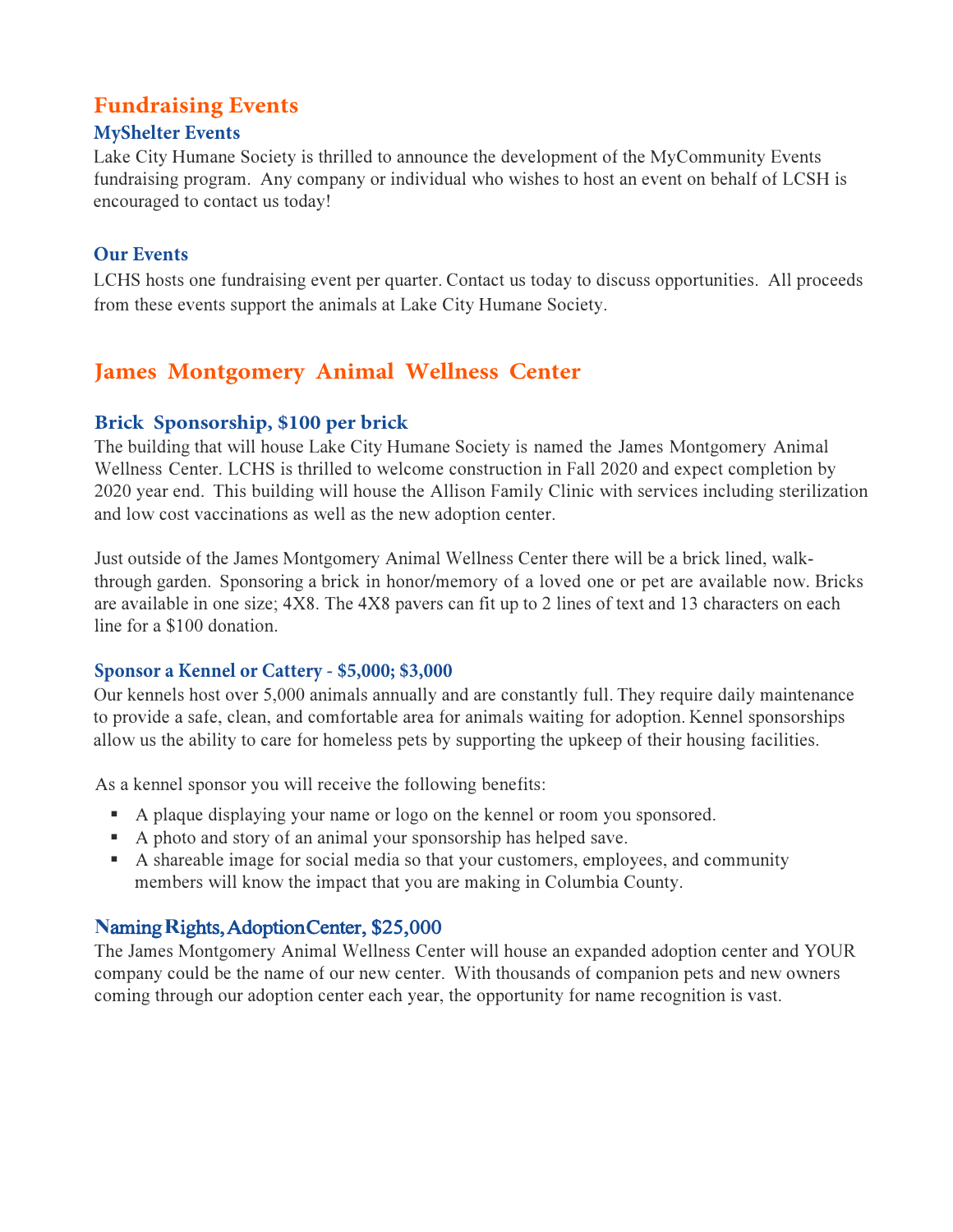## **Corporate Sponsorship Levels**

#### **Benefits**

• Opportunity for corporate volunteer day at LCHS.

• Reduce employee stress with ( 4) one-hour visits with puppies or kittens at your business. These can also be given as incentives to your favorite clients!

- Ten, 50% off adoption coupons for employees.
- 2020 Specific: Naming Rights within James Montgomery Animal Wellness Center

#### **Sponsor Recognition**

- Full page ad in our adoption folder (8.5" x 11" full color) and coupons.
- Media Promotion: Mention on four radio spots annually.
- Online Promotion: Logo link on our website and featured social media promotions.
- In-house Promotion: Logo recognition in the lobby.

#### **Event Sponsorship**

• Vendor space at each quarterly event, company logo as a sponsor on LCHS page for event, sign with company logo at event, verbal recognition as featured sponsor, company logo on all marketing prior to event and at event, and display company provided banner at event.

#### **Benefits**

- Opportunity for corporate volunteer day at LCHS.
- Reduce employee stress with (2) one-hour visits with puppies or kittens at your business. These can also be given as incentives to your favorite clients!
- Five 25% and Five 50% off adoption coupons for employees.

#### **Sponsor Recognition**

- Half page ad in our adoption folder (8.5" x 5.5" full color) and coupons.
- •Media Promotion: Mention on two radio spots annually.
- •Online Promotion: Logo link on our website and featured social media promotions.

•In-house Promotion: Logo recognition in the lobby.

#### **Event Sponsorship**

• Vendor space at each quarterly event, company logo as a sponsor on LCHS page for event, sign with company logo at event, verbal recognition as featured sponsor, company logo on all marketing prior to event and at event, and display company provided banner at event.

#### **Benefits**

• Volunteer day at LCHS for employees.

#### **Sponsor Recognition**

- Quarter page ad in our adoption folder (4.25" x 5.5" full color) and coupons.
- Media Promotion: Mention on one radio spot annually.
- Online Promotion: Logo link on our website and featured social media promotions.
- In-house Promotion: Logo recognition in the lobby.

#### **E**vent Sponsorship

• Vendor space at a quarterly event, company logo as a sponsor on LCHS page for event, sign with company logo at event, verbal recognition as featured sponsor, company logo on all marketing prior to event and at event, and display company provided banner at event.

#### **Cat's Meow (\$2,500+)**

**Top Dog (\$5,000+)** 

#### **Benefits**

• Volunteer day at LCHS for employees.

#### **Sponsor Recognition**

- 1/6 page ad in our adoption folder (4.25" x 3.5" full color).
- Online Promotion: Logo link on our website and featured social media promotions.
- In-house Promotion: Logo recognition in the lobby.
- **Event Sponsorship**

• Vendor space at a quarterly event, company logo as a sponsor on LCHS page for event, sign with company logo at event, verbal recognition as featured sponsor, company logo on all marketing prior to event and at event, and display company provided banner at event.

**Best Friend (\$25,000+)** 

**Humane Hero (\$10,000+)**